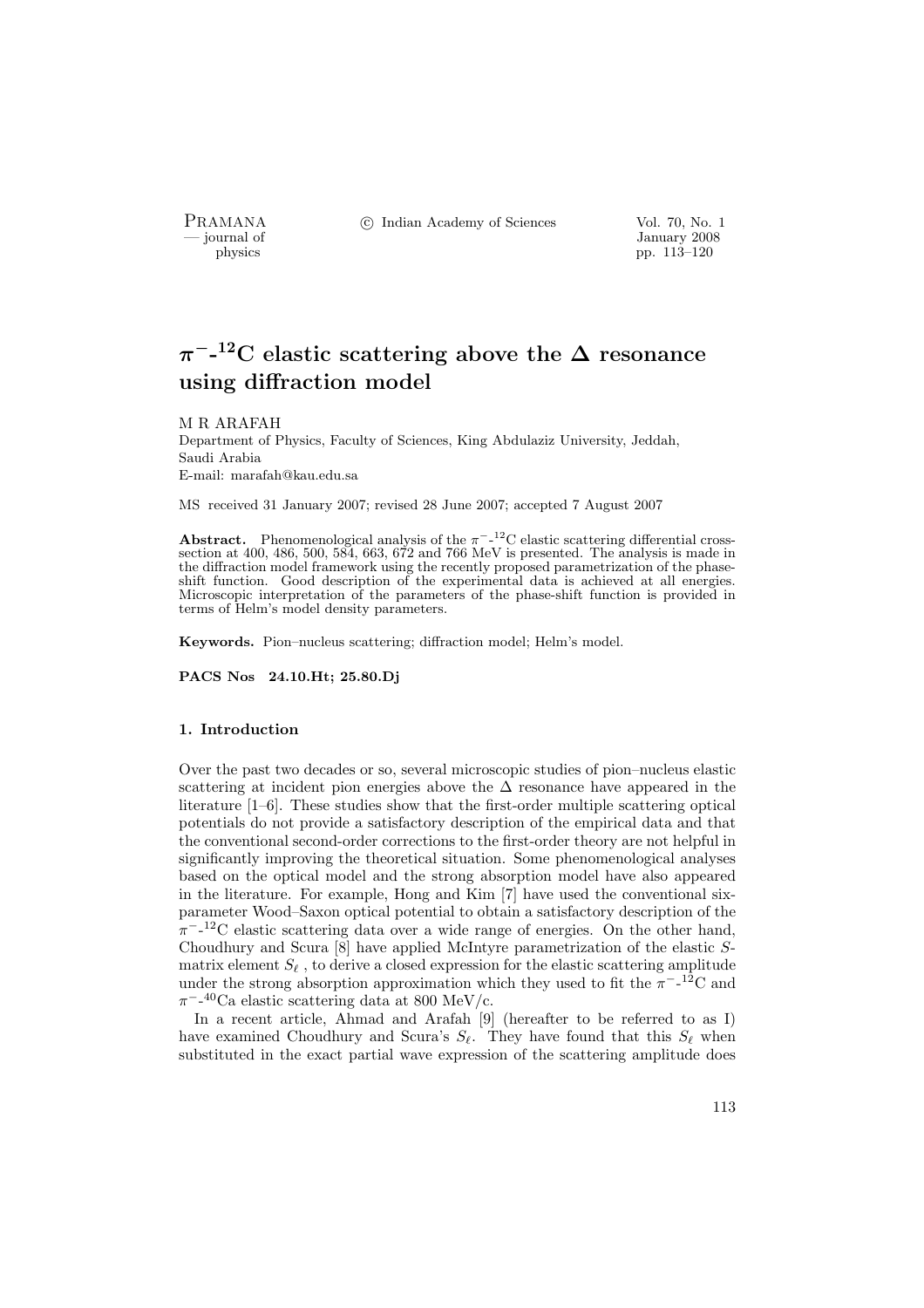# M R Arafah

not provide a satisfactory fit to the experimental data. This situation shows that the strong absorption approximation as used by Choudhary and Scura [8] does not work well in this case. Also, it suggests that some other parametrization for  $S_{\ell}$ should be used for the diffraction model analysis of the pion data. Following the suggestion by McEvan, Cooper and Mackintosh (MCM) [10] that in the diffraction model analysis of the elastic scattering data, the parametrization of  $S_{\ell}$  should better be based on some theory, the authors of ref. [9] proposed a parametrization of  $S_\ell$  which is based on the optical limit approximation of the Glauber theory [11]. The proposed parametrization which involves four adjustable parameters has been shown to work exceedingly well for  $\pi$ -<sup>12</sup>C system at 800 MeV/c. In I, a microscopic interpretation of the geometrical parameters of  $S_\ell$  in terms of the modified harmonic oscillator density parameters has also been provided.

This work is an extension of the study reported in I. Here we show that the diffraction model phenomenology as proposed in I provides a very good discretion of the  $\pi^{-12}$ C elastic scattering data over a wide range of energies from 400 to 766 MeV. Hence, it could be applied for obtaining analytic optical potential by inversion in this energy range. This optical potential involves lesser number of adjustable parameters than the conventional Wood–Saxon potential [7]. Further, in I the geometrical parameters of the phase-shift function were related to the parameters of the modified harmonics oscillator model density using the optical limit approximation of the Glauber model and the zero-range approximation for the  $\pi N$  interaction. This density model is of limited applicability as it is generally used for lighter nuclei. Some other density models have also been used for  ${}^{12}$ C which belong to the leptoderous class and are of wider applicability. One of them is the Helms model in which the nuclear density is obtained by convoluting the uniform spherical density of the radius R with the Gaussian density of variance  $\sigma$ . This model which describes the two main features of the nuclear density namely, the extension and the diffuseness in terms of the parameters R and  $\sigma$  respectively has been used by Friedrich and Voegler [12] successfully to describe the nuclear charge distribution over almost the whole mass spectrum.

Therefore, it would be interesting to establish some relationship between the parameters of the phase-shift function and Helms model density parameters. This is another modification of the present work.

#### 2. Theoretical considerations

In this work the elastic scattering differential cross-section for  $\pi^{-12}C$  system is calculated using the following partial wave expression for the elastic scattering amplitude:

$$
F_{\rm el}(\theta) = F_{\rm c}(\theta) + \frac{i}{2k} \sum_{\ell=0}^{\infty} (2\ell + 1) e^{2i\sigma_{\ell}} [1 - S_{\ell}] P_{\ell}(\cos \theta), \tag{1}
$$

where  $F_c(\theta)$  is the point Coulomb scattering amplitude,  $\sigma_\ell$  is the point Coulomb phase-shift, k is the c.m. momentum,  $P_\ell$  (cos  $\theta$ ) is the Legendre polynomial and  $S_{\ell}$  is the elastic S-matrix element. Following I, we write  $S_{\ell}$  as

114 Pramana – J. Phys., Vol. 70, No. 1, January 2008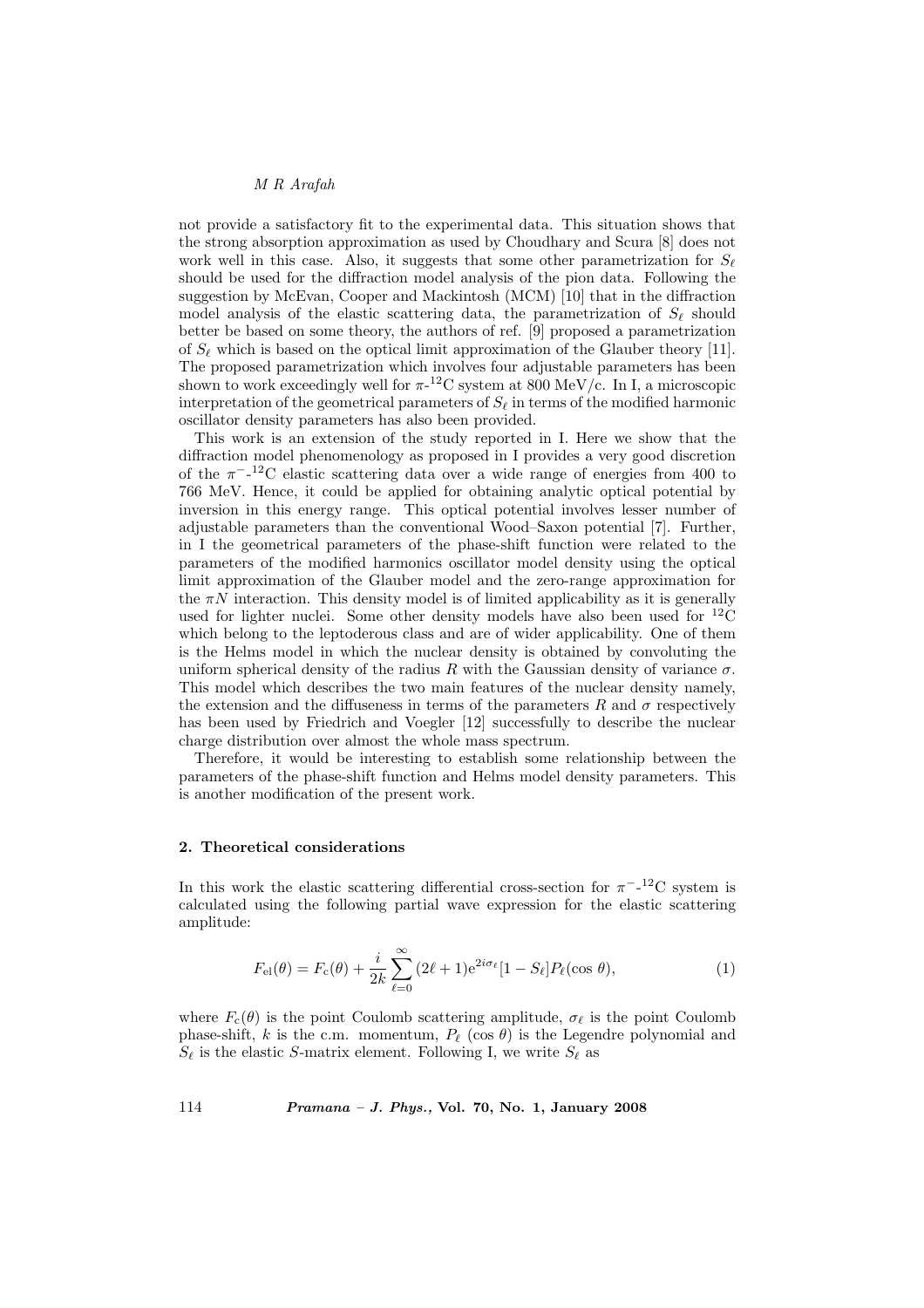$\pi^{-12}C$  elastic scattering

$$
S_{\ell} = S(b) e^{i\delta_c(b)} |_{kb = \ell + \frac{1}{2}}, \tag{2}
$$

where  $b$  is the impact parameter,  $S$  is the nuclear part of the  $S$ -matrix element, and  $\delta_{c}(b)$  is the difference between the phase-shift function of the Coulomb potential due to the extended charge distribution of the target nucleus and the corresponding point charge [9].

Next, we express  $S(b)$  in terms of the phase-shift function  $\chi(b)$  as

$$
S(b) = e^{i\chi(b)},\tag{3}
$$

and assume that

$$
\chi(b) = (c_r + ic_i)(1 + c_1b^2)e^{-c_2b^2},\tag{4}
$$

where  $c_r, c_i, c_1$  and  $c_2$  are parameters. In I, a microscopic interpretation for the above parametrization has been given using the zero-range Glauber optical limit approximation [11] and the modified harmonic oscillator model target density distribution. Below, we give another interpretation using the Helm's model for the target density distribution. This alternative interpretation enables us to determine the radius or extension parameter of the density distribution from the parameters  $c_1$  and  $c_2$  of the parametrization (4).

In the optical limit approximation, the Glauber model phase-shift function for the  $\pi$ -nucleus system may be expressed as [13]

$$
\chi_{\rm op}(b) = \frac{A}{k} \int_0^\infty dq \, q J_0(qb) F(q) f(q), \tag{5}
$$

where A is the target mass number,  $f(q)$  is the isospin averaged  $\pi N$  scattering amplitude,  $F(q)$  is the target form factor and  $J_0$  is the Bessel function of zero order. In writing eq. (5) it has been assumed that the neutron and proton density distributions in the target are the same.

In the Helm's model, the nuclear density is obtained by convoluting a uniform density distribution of radius  $R$  with the normalized Gaussian density distribution of variance  $\sigma$  (also called diffusion parameter). Accordingly, the Helm's model form factor is of the form [12]:

$$
F(q) = \frac{3}{qR} j_1(qR) e^{-\sigma^2 q^2/2},\tag{6}
$$

where  $j_1(qR)$  is the spherical Bessel function of order 1. The Helm's model rms radius  $r_m$  is given by [12]

$$
r_m^2 = \frac{3}{5}R^2 \left[1 + 5\left(\frac{\sigma}{R}\right)^2\right].\tag{7}
$$

With regard to the amplitude  $f(q)$ , one may take the generally used Gaussian parametrization [13]:

$$
f(q) = \frac{ik\sigma_t(1 - i\alpha)}{4\pi} e^{-\beta q^2/2},\tag{8}
$$

Pramana – J. Phys., Vol. 70, No. 1, January 2008 115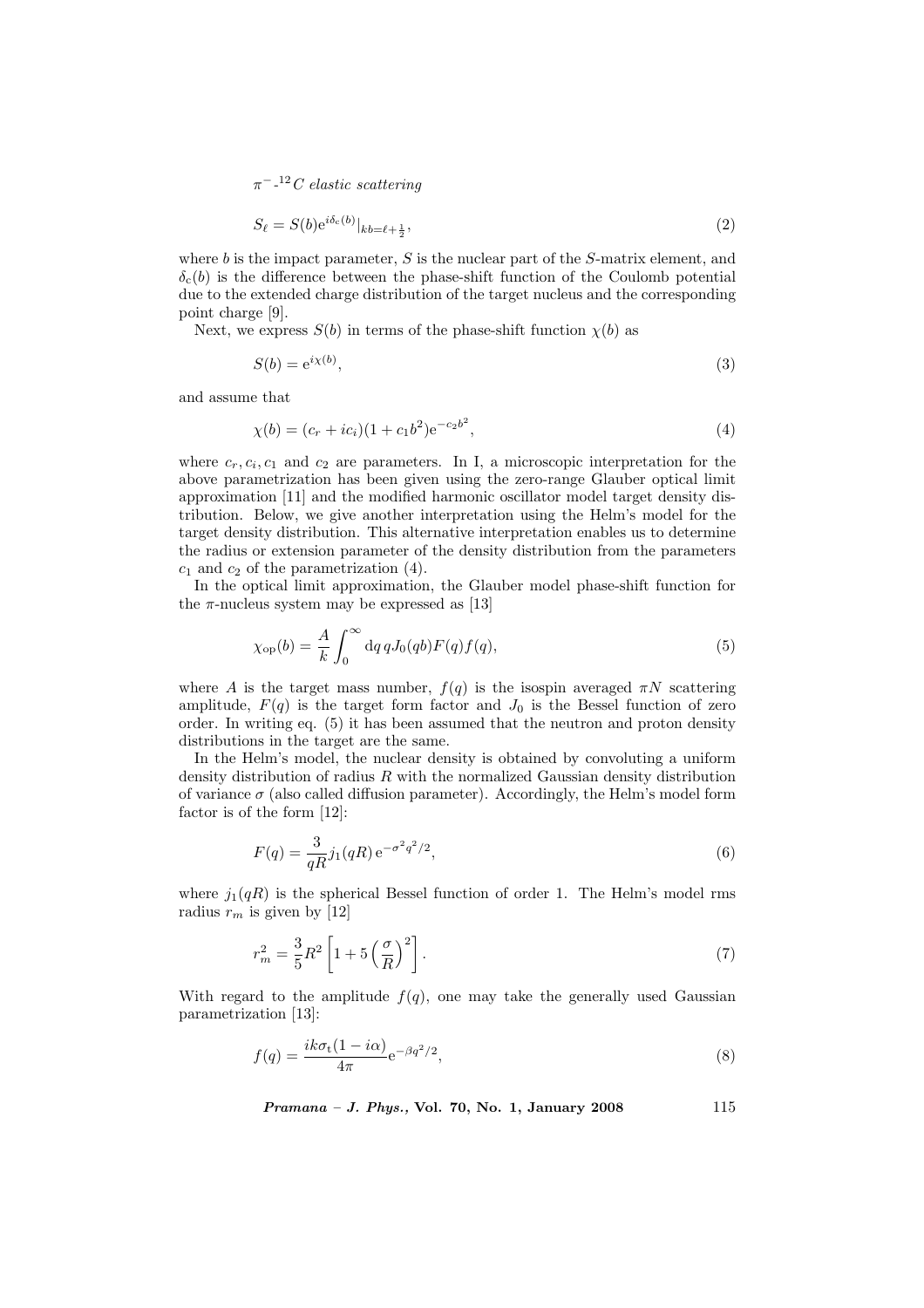M R Arafah

where  $\sigma_t$  is the  $\pi N$  total cross-section,  $\alpha$  is the ratio of real to imaginary parts of the  $\pi N$  amplitude and  $\beta$  is the slope parameter.

With the Helm's model  $F(q)$  as given by eq. (6) the optical phase-shift function  $\chi_{op}(b)$  can be evaluated only numerically. Therefore, we invoke some approximation to obtain a closed expression for  $\chi_{op}(b)$ . Using the product representation of the Bessel function [14], the form factor  $F(q)$  may be written as

$$
F(q) = \left[ \prod_{i=1}^{\infty} \left( 1 - \frac{q^2 R^2}{x_i^2} \right) \right] e^{-\frac{\sigma^2}{2} q^2}, \tag{9}
$$

where  $x_i$ s are the zeros of  $j_1(x)$ . Now, we approximate the above form factor as

$$
F(q) \approx \left(1 - \frac{q^2 R^2}{x_1^2}\right) e^{-(\nu R^2 + \frac{\sigma^2}{2})q^2},\tag{10}
$$

where  $x_1(= 4.4934)$  is the first zero of the Bessel function and

$$
\nu = (0.1 - 1/x_1^2) = 0.0505. \tag{11}
$$

Expression (10) ensures that the approximate form factor has the same rms radius and the first zero as the exact one. Thus the approximate form factor given by eq. (10) correctly describes the low  $-q$  behavior of the Helm's model form factor. This is satisfying, since in expression (5) for  $\chi_{op}(b)$ , the main contribution to the integral, because of the oscillatory nature of the Bessel function, comes from the small  $q$  region. Therefore, it is hoped that the approximation  $(10)$  would give reasonably good results for  $\chi_{op}(b)$ . Substitution of eq. (10) in eq. (5) gives

$$
\chi_{\rm op}(b) = \frac{A\sigma_{\rm t}(i+\alpha)}{8\pi} \frac{(D-Y)}{D^2} \left[1 + \frac{Yb^2}{4D(D-Y)}\right] e^{-\frac{b2}{4D}},\tag{12}
$$

where

$$
D = (\nu R^2 + \sigma^2/2) + \beta/2,\tag{13}
$$

$$
Y = \frac{R^2}{x_1^2}.\tag{14}
$$

Comparing eqs (4) and (12), we find that the geometrical parameters  $c_1$  and  $c_2$  of the diffraction model phenomenology are related to the density parameters as

$$
c_2 = \frac{1}{4D} \tag{15}
$$

and

$$
c_1 = \frac{Y}{4D(D - Y)}.\tag{16}
$$

Using eqs (13)–(16) the following relationships between the parameters  $c_1$  and  $c_2$ and the density parameters may be easily derived:

116 Pramana – J. Phys., Vol. 70, No. 1, January 2008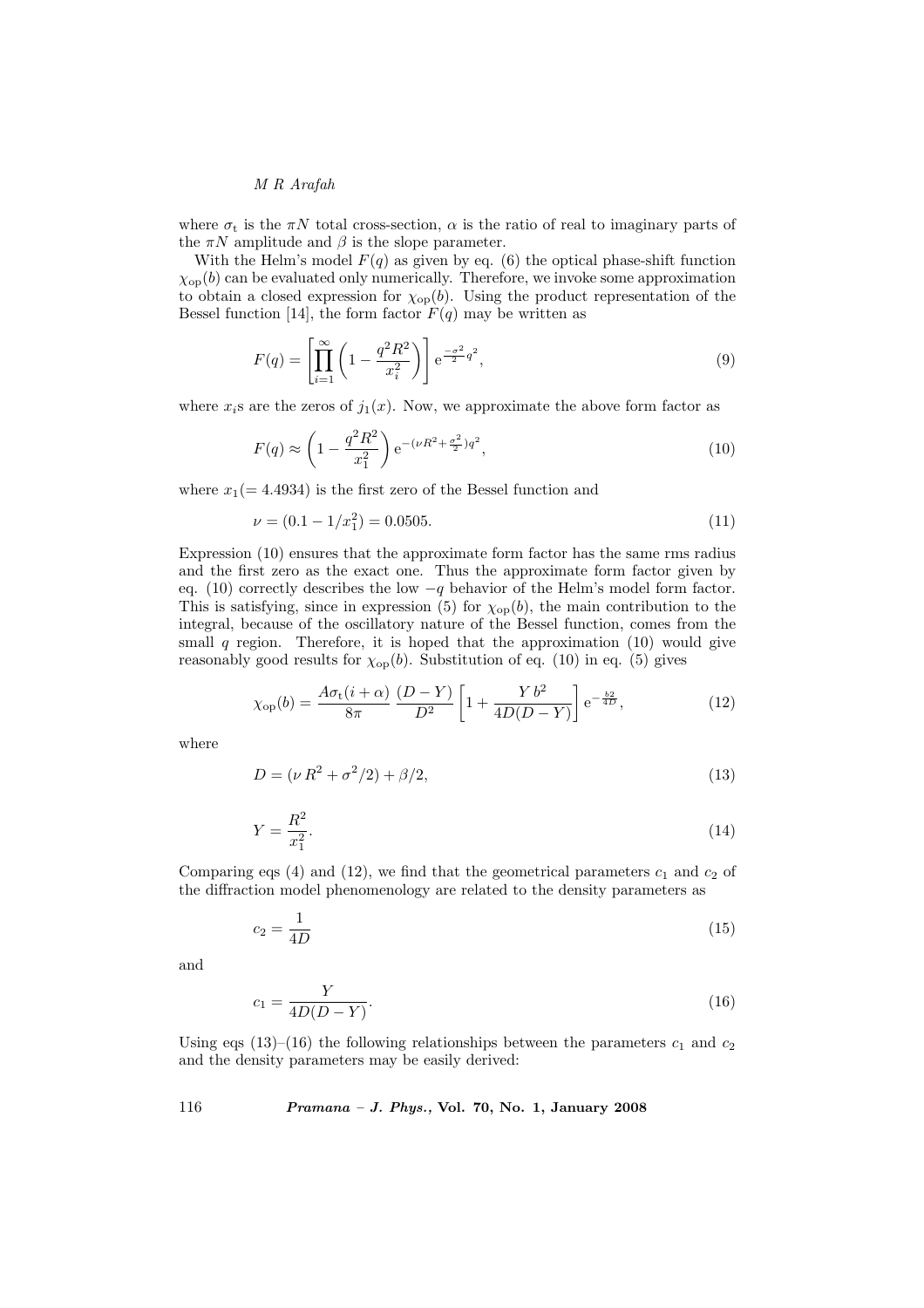$\pi^{-12}C$  elastic scattering

$$
R^2 = \frac{c_1 x_1^2}{4c_2(c_1 + c_2)},\tag{17}
$$

$$
\sigma^2 + \beta = 2\left(\frac{1}{4c_2} - 0.0505R^2\right). \tag{18}
$$

Thus from the phenomenological parameters  $c_1$  and  $c_2$  one can determine the radius parameter R using eq. (17). However, because of the appearance of  $\beta$  in eq. (18), these parameters can be used to determine  $\sigma$  if either the zero-range approximation holds good or  $\beta$  is precisely known.

# 3. Results and discussion

Using the parametrization of the phase-shift function as given by eq. (4) and the expression (1) for the elastic scattering amplitude we fit the  $\pi^{-12}C$  elastic scattering differential cross-section data at 400, 486, 500, 584, 663, 673 and 766 MeV by varying the parameters  $c_r$ ,  $c_i$ ,  $c_1$  and  $c_2$ . The quantity  $S_{\ell}(b)$  as given by eq. (2) is evaluated using the same expression for  $S_{\ell}(b)$  as given in I. The results of the fit are shown in figures 1a and 1b. The corresponding  $\chi^2$  and parameter values are given in table 1. It is seen that in general, reasonably satisfactory fits to the experimental data are achieved. However, at 400 MeV although there is fairly good qualitative agreement with the data, yet the  $\chi^2$  value is fairly large. This is mainly due to wiggles in the experimental values in the region of the minimum and large disagreement between the calculated and experimental values in the extreme forward angle region. In the last two columns of table 1 we give the Helm's model radius parameter R and the effective diffuseness  $\sigma^2 + \beta$  as calculated from eqs (17) and  $(18)$ . The R values in the table compare reasonably well with the value 2.44 fm as extracted from the study of the charge density distribution of  $^{12}$ C nucleus [12]. Here, it may be added that in multiparameter fitting of the elastic scattering angular distribution the value of a parameter depends upon several factors such as the quality of the experimental data, momentum transfer covered by the experimental values, correlation with other parameters,  $\chi^2$ -value achieved, etc. From table 1, it

| Energy<br>(MeV) | $c_r$  | $c_i$  | c <sub>1</sub><br>$\rm (fm^{-2})$ | c <sub>2</sub><br>$\rm (fm^{-2})$ | $\chi^2$ | $\sigma^2+\beta$<br>$\text{ (fm}^2)$ | R<br>$(\text{fm})$ |
|-----------------|--------|--------|-----------------------------------|-----------------------------------|----------|--------------------------------------|--------------------|
| 400             | 1.1209 | 0.8807 | 0.3853                            | 0.3719                            | 29.15    | 0.65                                 | 2.63               |
| 486             | 0.8383 | 0.6101 | 0.5291                            | 0.4587                            | 2.58     | 0.50                                 | 2.43               |
| 500             | 0.6967 | 0.9322 | 0.3656                            | 0.3884                            | 10.20    | 0.65                                 | 2.51               |
| 584             | 0.6925 | 0.8273 | 0.4171                            | 0.4320                            | 1.48     | 0.58                                 | 2.40               |
| 663             | 0.2832 | 1.0961 | 0.4351                            | 0.4210                            | 1.52     | 0.57                                 | 2.47               |
| 672.5           | 0.2683 | 1.6459 | 0.2469                            | 0.3960                            | 0.8      | 0.80                                 | 1.78               |
| 766.2           | 0.144  | 1.257  | 0.307                             | 0.374                             | 1.00     | 0.72                                 | 2.47               |

**Table 1.** Parameter values of the phase-shift function for  $\pi^{-12}$ C system.

*Pramana – J. Phys.*, Vol. 70, No. 1, January 2008 117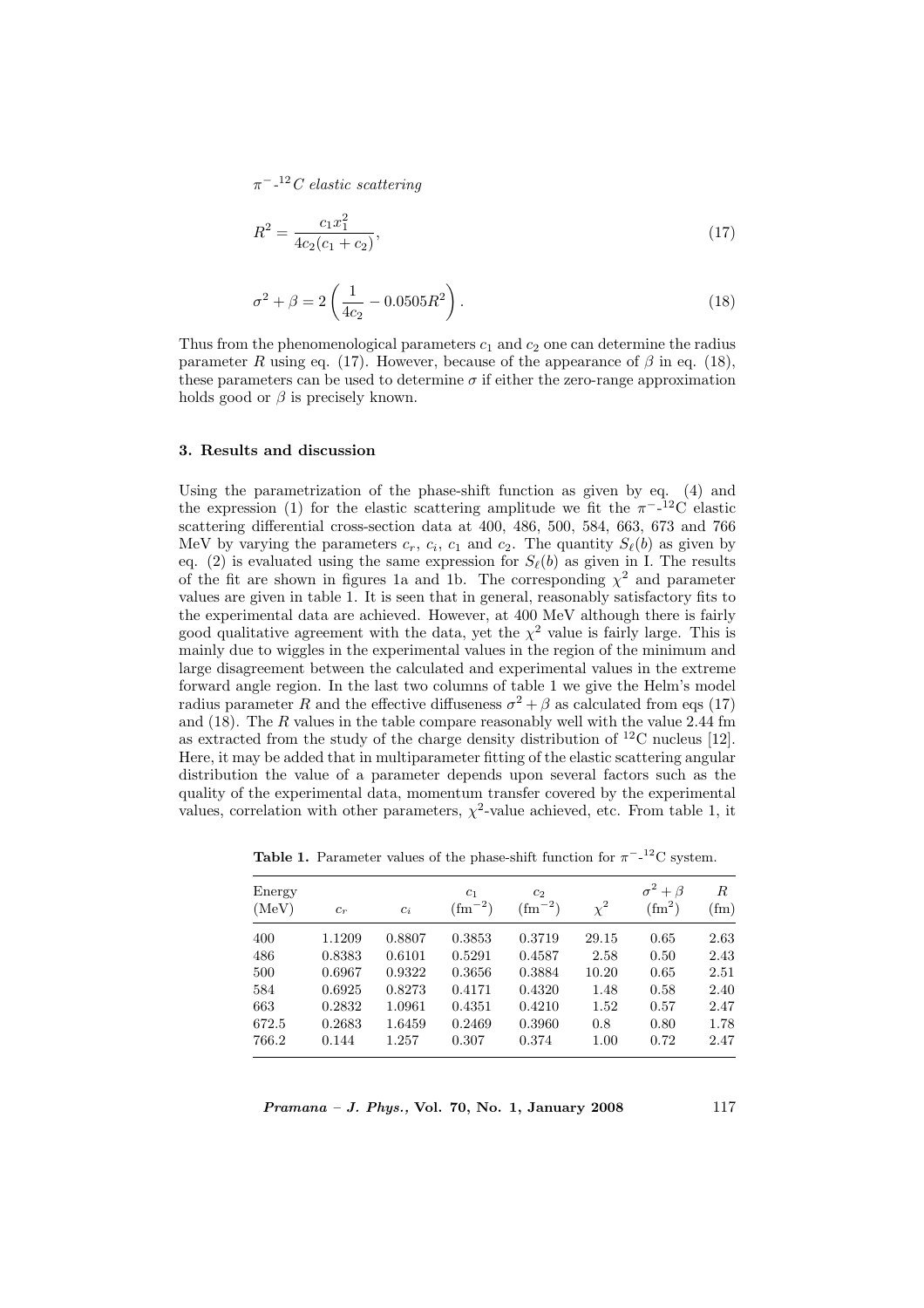

**Figure 1.** (a)  $\pi^{-12}$ C elastic scattering differential cross-sections. The solid curves show the results of our fit with the parameter values given in table 1. The experimental data have been taken from refs [15] and [16].

is seen that at 400 and 500 MeV the  $\chi^2$ -value are relatively large which perhaps are due to the large wiggles in the experimental data around the region of the minimum as mentioned earlier (figure 1a). Therefore, the extracted values of  $R$  at these two

118 Pramana – J. Phys., Vol. 70, No. 1, January 2008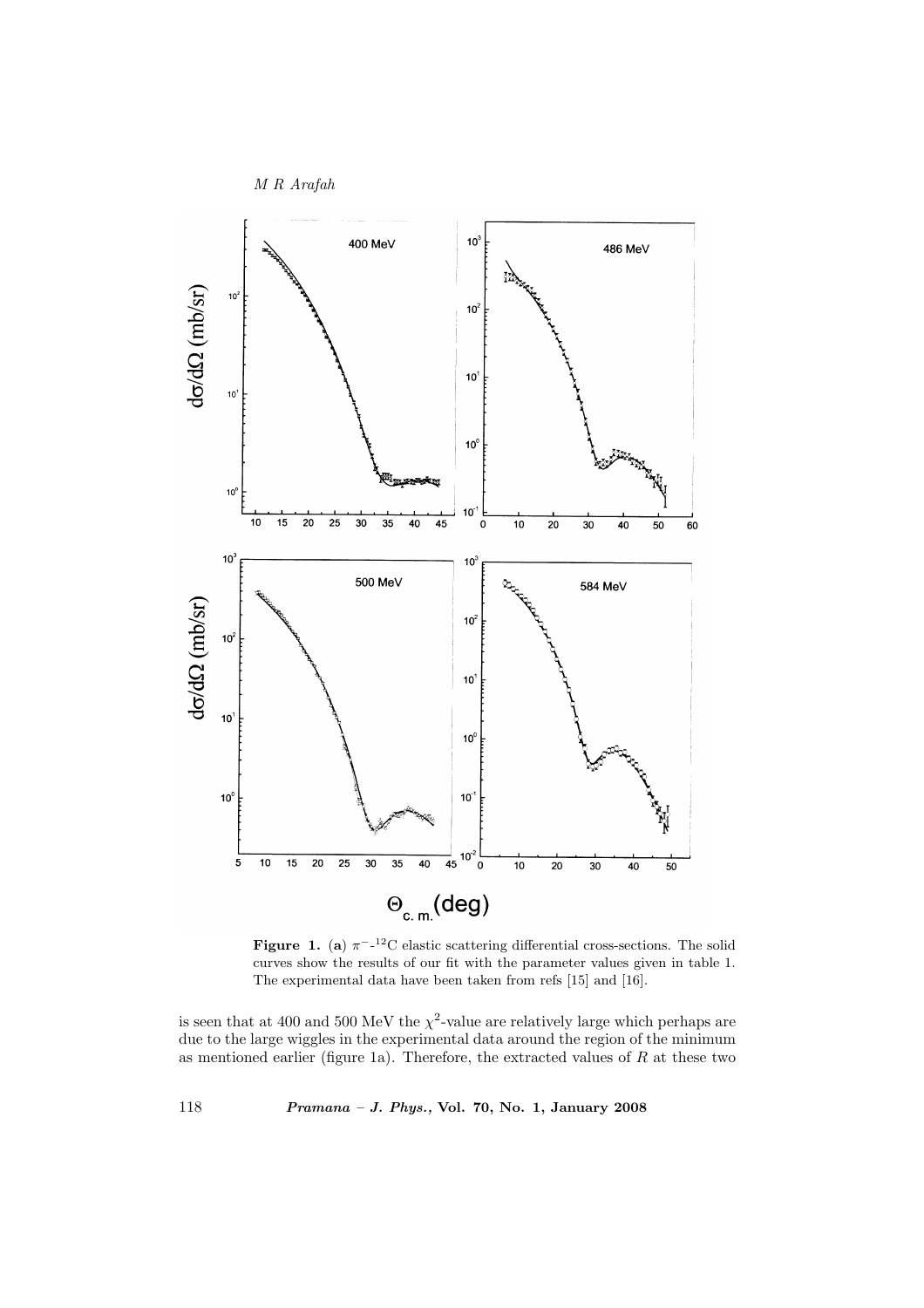$\pi^{-12}C$  elastic scattering



Figure 1. (b) Same as in figure 1a.

energies are expected to be correct only qualitatively. At the incident pion energies 486, 584, 663 and 766.2 MeV where the fits are relatively much better the values of R as obtained from the fittings are in better agreement with the electron scattering value. However, at  $672.5 \text{ MeV}$  the value of R is not in good agreement with the electron scattering value, though the  $\chi^2$ -value in this case is the smallest. This is because the  $\chi^2$  minimum in this case is reached with a fairly large value of the effective diffuseness  $(\sigma^2 + \beta)$  as may be seen from the table. Such a correlation between the radius parameter and the surface diffuseness is commonly observed in the optical model fittings.

Coming to the effective diffuseness  $\sigma^2 + \beta$  in table 1, it is seen that the values are in reasonably fair agreement with the charge density diffuseness parameter  $\sigma^2 \approx 0.65$  fm<sup>2</sup> as obtained from the analysis of the <sup>12</sup>C charge density distribution [12]. Here, it may be mentioned that the diffuseness  $\sigma^2$  for the point nucleon density distribution is related with  $\sigma_{ch}^2$  as  $\sigma^2 = \sigma_{ch}^2 - r_{ch}^2/3$  where  $r_{ch}$  is the charge rms radius of proton.

Pramana – J. Phys., Vol. 70, No. 1, January 2008 119